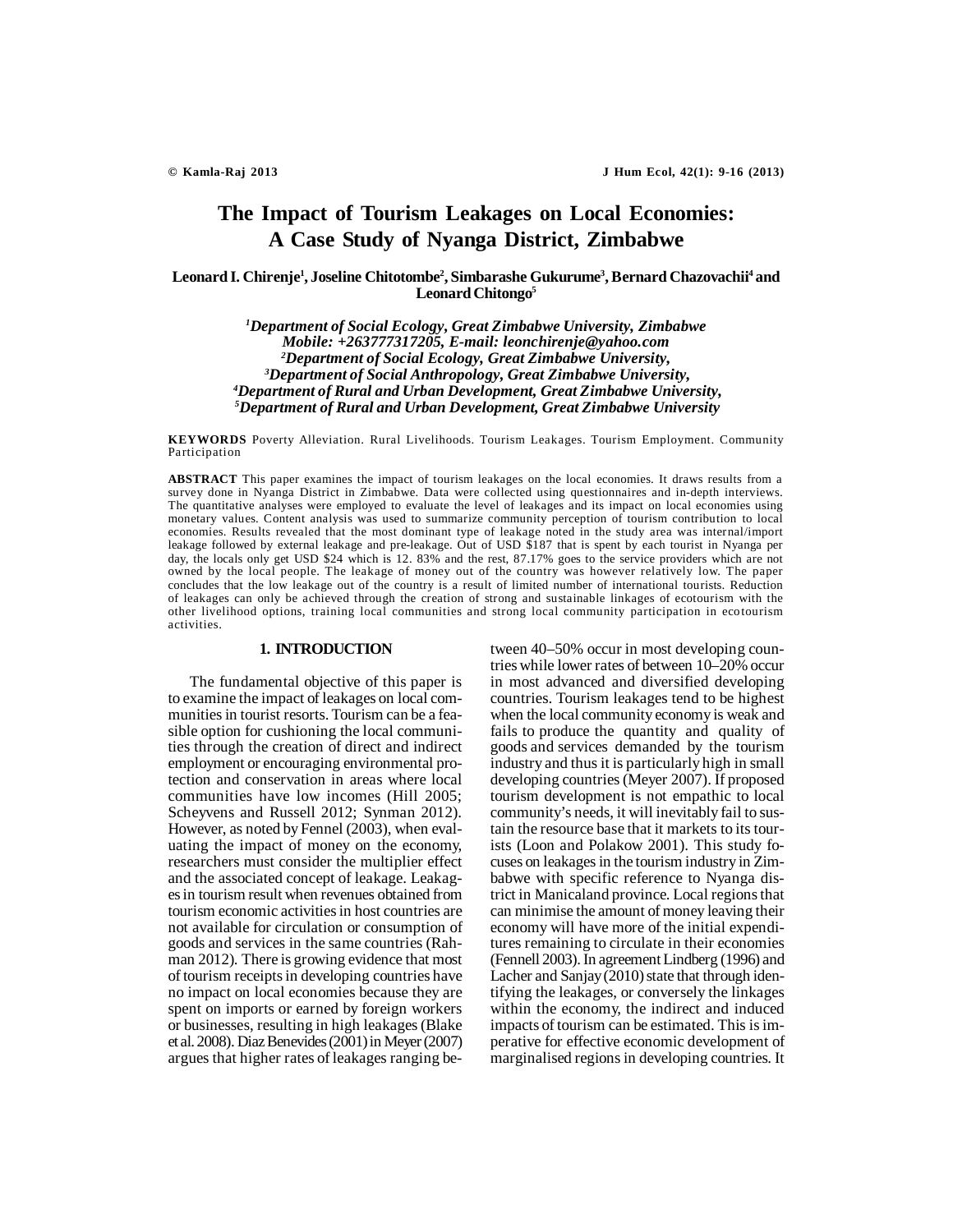has been widely argued that high levels of revenue leakage make tourism an inappropriate tool for economic development in poor, rural areas of developing economies (Sandbrook 2010; Ashraful and Chowdhury 2012). The foreign domination nature-based tourism in Southern Africa often leads to externalization of large proportions of tourism generated revenues to market source areas and foreign investor origins (Hachileka 2005). In spite of this, most developing countries have no data available on leakages in the tourism industry (Pleumarom 2012). Most leakage studies to date have focused on the national scale, but this does not reflect the recent trend in development to focus on poverty alleviation at the local level. This study therefore sought to feel this knowledge gap through a critical exploration of the impact of tourism leakages in Nyanga. Claims about the negative consequences of leakage have been central to criticism of tourism as a useful tool for economic development in rural areas of developing countries but there is a distinct lack of empirical data to back up claims about leakage and its impacts (Sandbrook 2010; Pleumaron 2012). However, leakages in tourism are not easy to measure (Supradist 2004; Rahman 2012; Scheyvens and Russell 2012). On the other hand, Mitchell and Ashley (2007) and Sandbrook (2010) argue that the issue of leakages in tourism has been over-emphasised. There is a need for research on the impact of tourism leakages on local communities in developing countries. This paper is an attempt to contribute to this knowledge gap.

#### **2. METHODOLOGY**

## **2.1 Description of Study Area**

Nyanga forms the northern most extent of the Eastern Highlands in Zimbabwe. It is found between latitudes 18.9° and 18.6° S and longitudes 32.6° and 32.9° E. It is a rural administrative district in Zimbabwe which has its centre in Nyanga, a growth point. Nyanga district is in Manicaland province. It has a total population of 128 467 of which 81 904 are females (Population Census 2002). It has a population density of 22 per square kilometre. Land use is largely commercial land with patches of communal land. Nyanga is endowed with several natural attractions such as Mtarazi falls which is the fourth tallest waterfall in the world, the highest mountain in Zimbabwe, a National park and several heritage sites. Nyanga National Park (440 km²) forms the core of the attractions. Nyanga is surrounded by communal lands with villages such as, Nyakomba, Nyatate, Nyakomba, Nyautore Nyatsanga, Sanyanga and Sedze. Agriculture is the major economic activity in the rural areas with the production of potatoes, maize and fruits for sell in the large cities. Nyanga also has commercially owned wattle and pine forests which cover a large area of the district.

#### **2.2 Data Collection**

The study area selected for this research comprised of three villages and which are closest to Nyanga National Park. The villages were selected due to their close proximity to the park and tourism activities. The close proximity to the National Park means local communities residing in these villages are more likely to experience direct impact of tourism activities done at the park thereby making these villages ideal for this study.

Until recently the focus of those engaged in tourism development has not been on measuring and demonstrating its specific impacts on poverty reduction and alleviation but rather on macro-economic impact and its potential to bring economic growth to poor and marginalized individuals (OECD 2001; Sandbrook 2010). In agreement Goodwill (2008) states that the contribution of tourism has been measured in terms of its input to a country's Gross National Product and employment created in tourism's overall impact on the economy and is estimated by looking at the effect of tourism expenditures through direct, indirect and induced spending using a multiplier effect approach. Researches at such levels normally employ indirect macro-economic methods such as input–output analysis to estimate impacts, but for a small study area such as Nyanga, leakage impact can be best assessed using primary data collection and cross-checking with secondary sources (Sandrook 2010). The data employed in this study were drawn from both primary and secondary sources to assess leakage in Nyanga.

Primary data comprised of both quantitative and qualitative data. Quantitative data was essentially collected to establish the actual numbers of people involved in tourism as in relation to other activities. Quantitative data was used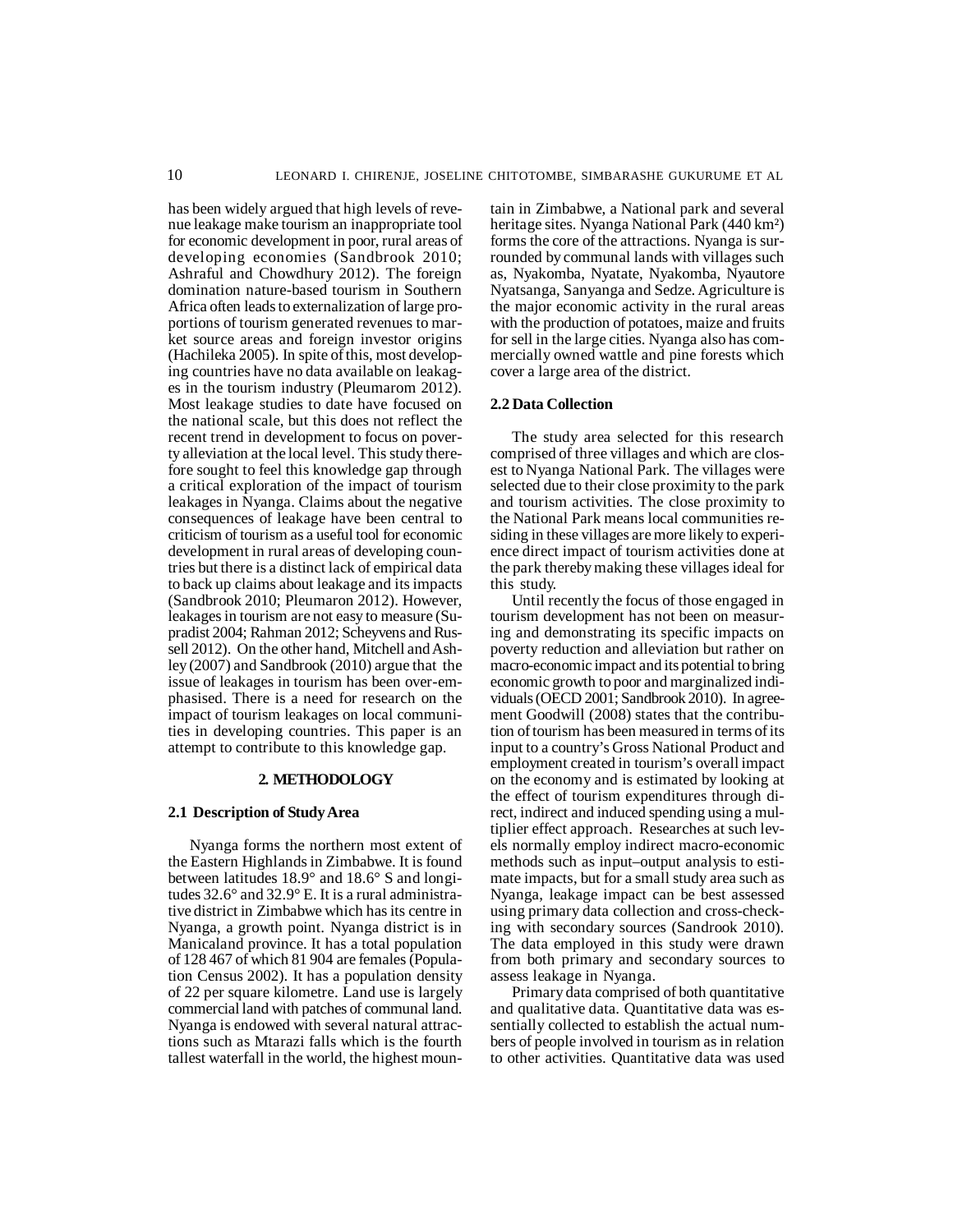to explore annual household incomes obtained from tourism and from other sources of income to establish the contribution of ecotourism. These were essential to establish total revenue obtained by the locals and how much revenue leaves the study area. Qualitative data was imperative to establish the factors that depict the importance or potential of tourism in improving local economies in Nyanga. Qualitative data was obtained primarily through interviews, observation and from some sections of the questionnaires. Quantitative data was obtained primarily from the questionnaire and partly from the interviews with key informants.

Secondary data collection was done through a comprehensive review of literature using publications from scientific articles, books, papers and reports. The literature was selected and reviewed in accordance to the objectives of the current study. The study also made use of information collected from Zimbabwe Surveyor General's Office, The Ministry of Tourism and the Central Statistics Office. These were necessary to gain an overall picture of what was on the ground in terms of tourism and other local economic activities in the study area. A tourist questionnaire was administered to gather information about tourists booking and spending patterns, their choices of accommodation, transportation and activities. The tourist questionnaire gave a picture of the total revenue in US dollars tourists were spending for different activities in Nyanga. A systematic breakdown of the total revenue of the tourists revealed how much was spent directly to local economies such as curios and fruits and vegetables and indirectly through hotels buying products from the local community. A household questionnaire was employed to gather information about total revenue households obtained from all economic activities. From this an assessment of the contribution of tourism to household expenses could be made. The interviews were used to gather expert information about the tourism industry such as the number of tourists visiting the area and local communities' economic activities in the study area to cross check the tourist and household questionnaires.

Within the selected areas, random sampling was employed to select the household sample for the questionnaires. A total of 110 household questionnaires were administered across the selected villages and 30 questionnaires to tourists. The sample was derived from dividing the total number of people in a village by the average household size for Zimbabwe. 5% of the number of households in each village constituted the sample. Respondents were chosen from each and every other 20 households in the village register but this rule was not always followed as the settlement pattern of the communities did not necessarily tally with the register. The register was also about ten years old and some people had shifted or new people had moved in. Because of this, the research team ended up selecting 1 house in every ten in the area. Questionnaires were handed out to any member of the household who had achieved legal working age which is 18 in Zimbabwe. No particular preference was given to heads of households because the study was focusing on the characteristics of all individuals in the area. The research applied convenience sampling for the tourists' questionnaire. 30 tourists were selected: 12 from 3 hotels; 2 from 1 Inn; 8 from 2 lodges; 6 from 2 guest houses; 2 campers. Nyanga has 4 hotels, 3 inns, 2 lodges, 12 operational guest houses, 4 camp sites, and 2 heritage sites. Convenience sampling was adopted since tourists always come and go and as such are always changing, as such the study had to make use of the opinion of the tourists who were available at the time of study.

Purposive sampling method was employed to select 20 key informants who included 4 hotel managers, 4 hotel employees,1 guest house manager, 1 guest house employee, the park warden, 1 lodge manager, 1 inn manager, 2 tourism officers and 6 village key informants. Selection was done using expertise, knowledge, year of residence in Nyanga to gain necessary information for this study.

## **2.3 Assessing Leakages**

To assess tourism leakages in the study three steps were taken in the research. The first step was to establish the total revenue individual tourists spend in Nyanga. Using the tourist questionnaires, interviews with tourism service providers this information was collected and collated. The second step was to assess the tourism revenue that remains in Nyanga in relation to the revenue that leaves the area. In this study this was done by obtaining different leakage points and establishing how much of the total tourist revenue goes to these leakage points. For the study types of leakage were identified as internal/import leakage; external leakage; preleakage as proposed by Supradist (2004). The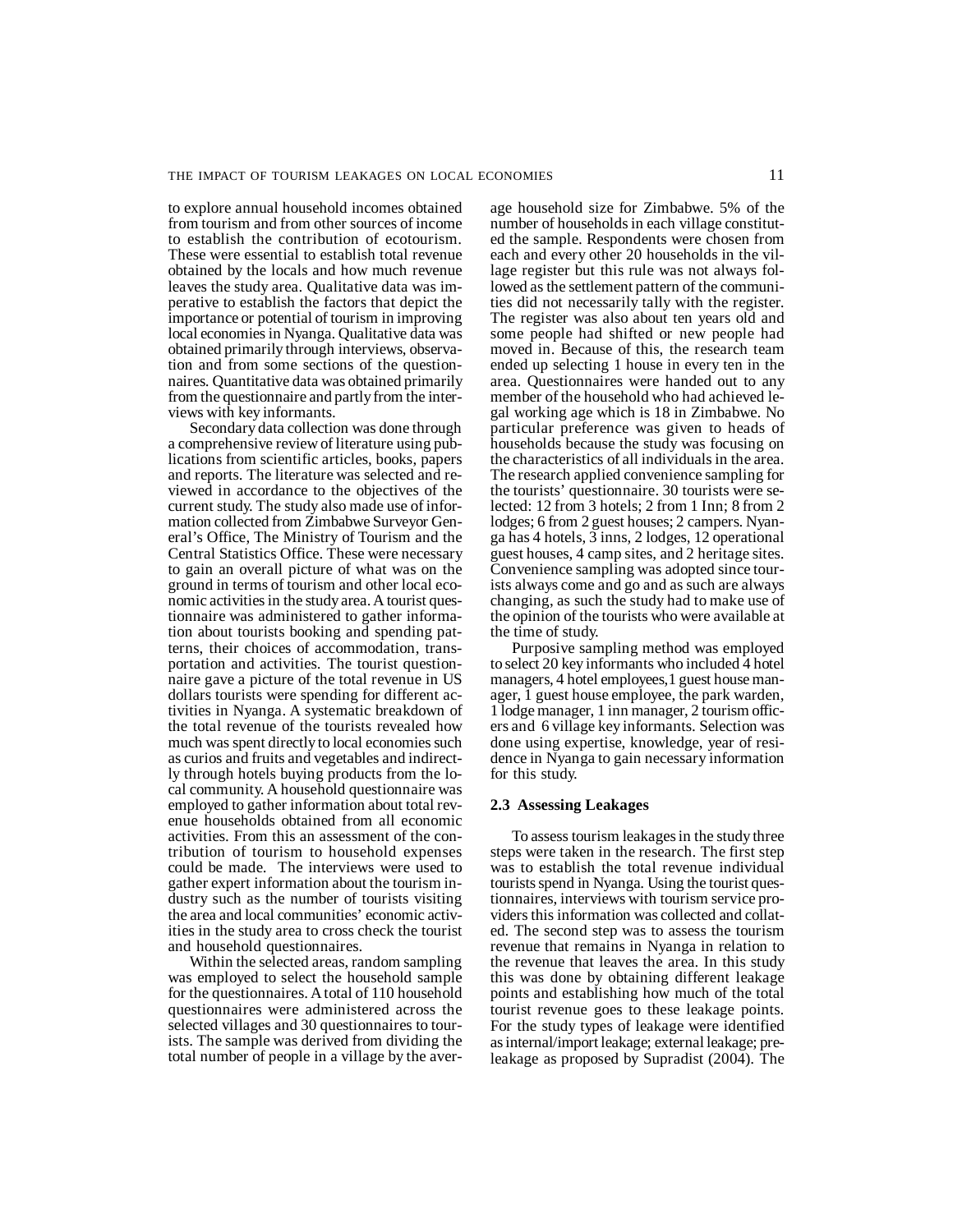leakage points were; ownership of the hospitality sector, bookings and purchases, tourist spending, and employment patterns (Goodwill 2008; Sandbrook 2010). The third step was to establish the contribution of tourism to the income of the local community. This was done through collecting information on the total revenue obtained by households, using questionnaires, and establishing how much of the total revenue is obtained from tourism activities.

#### **2.4 Data Analysis**

In this study, questionnaire responses from the household respondents' tourists and interviewees were analysed using mixed methods research techniques. Both qualitative data analytic techniques and quantitative data analytic techniques were utilized, commencing with quantitative analyses, and then followed by qualitative analyses. The quantitative analyses were employed to evaluate the contribution of tourism to local economies using monetary values given by the respondents. Quantitative analysis was also imperative to assess the amounts of money that was spent by tourists which is not retained in the study area. Qualitative analysis was employed to assess the community perception of tourism and the value they place in preserving the environment. Qualitative analysis was also important to assess the perception of the tourist on the value of the tourism product in Nyanga. Descriptive and inferential statistical analyses were carried out to analyse the quantitative data. The descriptive statistical analysis using percentages and frequency counts was used to explain about the socio economic characteristics of the communities studied. Inferential data analysis was carried out by using chi-square. The Statistical Package for Social Sciences (SPSS) was the main tool for quantitative data analysis. Formal data analyses were preceded by cleaning up of the data and coding that facilitated further analysis.

## **3. RESULTS AND DISCUSSION**

## **3.1 Ownership of the Hospitality Sector in Nyanga**

The study revealed that international leakage is very minimal in Nyanga at the present moment. Majority of the hospitality establishments that were surveyed, 4 hotels; 6 guest houses, 2 Lodges were owned by local companies. Of the hotels only 1 was owned by a regional consortium; 4 of the guest houses were locally owned, all lodges surveyed were owned by the government. This trend only emerged in 1999, before this year the reverse was the norm. This means that in terms of ownership there is limited leakage (Supradist 2004). Goodwill (2008) and Perez-Ducy de Cuello (2001), found that foreign ownership reduces the capacity of tourism to reduce poverty. Tourism business in Okavango, Botswana is foreign owned which has left the local communities in poverty (Mbaiwa 2003). Local ownership of tourism services has led to a reduction in poverty in Mexico (Foucat 2002); in Kenya (Ogutu 2002); in Uganda (Sandbrook 2010); and Indonesia (Walpole and Goodwin 2000). However, it should be noted that the local ownership in this case refers to a national level and in all cases no local people owned shares in the hospitality service providers and as such had benefits limited to employment and selling products to the providers and tourists at local markets. This means that tourism profits are remaining in Zimbabwe but not in Nyanga itself. Such a scenario consequently exacerbates intra-national inequalities which may lead to the creation of local elites who are as much exploitative as the multinational players in the tourism industry. This is an area which is ideal for further research.

## **3.2 Bookings and Purchases**

The study revealed that very few bookings are done through travel agencies or tour operators. Most conferences are booked by conference organisers themselves and not through travel agencies. However, international conferences were shown to use travel agencies but these were very few in the area. Results showed that the major purchases for operation of hospitality providers was food and beverages which accounted for 70% of regular costs; salaries were the second from purchases at 21%, maintenance equipment, cleaning chemicals 4%; serviettes, replacing broken cups, plates and building material 3%. Results showed that 80% of purchases of goods used to provide services to customers were Zimbabwean products. Thus for each USD \$ 1 spend on food purchases, 0, 80 cents remained in Zimbabwe. Hoteliers and other food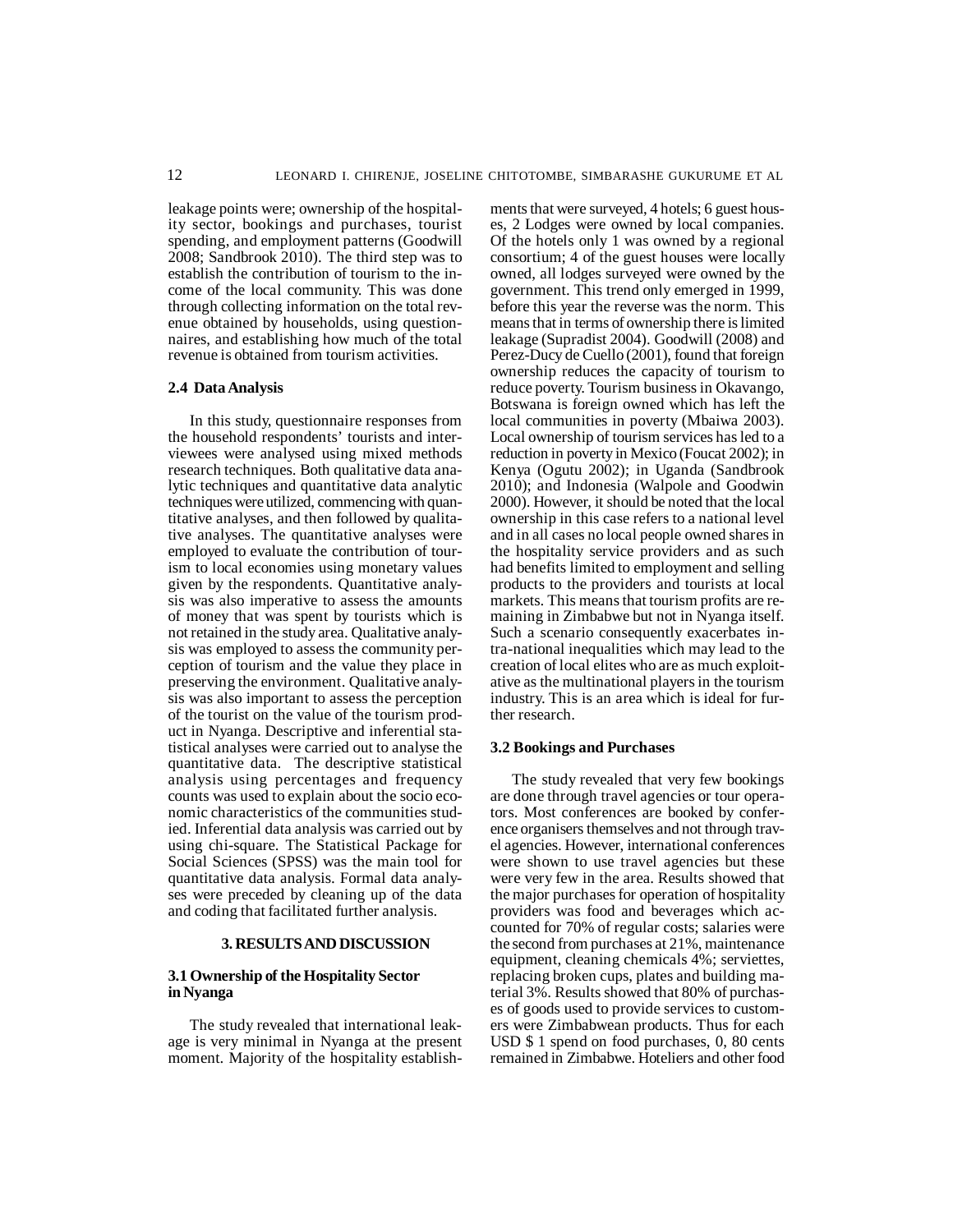service providers in Nyanga noted that most of their food supplies save for potatoes, apples, tomatoes and a few varieties of vegetables were purchased from the big cities, especially Mutare. Similar findings were obtained in Are in Sweden (Supradist 2004). Similar findings were obtained by Scheyvens and Russell (2012) who found that in Fiji 80% of the food was purchased from outside the local economies due to issues of quality, quantity and consistency. In beverages purchased there were lots of imports especially wine which was imported mostly from South Africa and European sources. Forks, spoons, were imported mainly from South Africa, television sets in guest rooms were imported mainly from South Africa.

## **3.3 Tourist Spending Traits**

The study established that a single tourist would spend at least USD \$ 110 per day on accommodation food, drinks, entertainment and making phone calls. Expenditure of visiting sites was estimated at USD \$ 25 for fuel expenses, USD \$ 12 inclusive of entrance fees and hiring a guide. Tourists spent an average of \$ 40 purchasing souvenirs, crafts, fruits, vegetables from the locals. Some of the souvenirs like cups, golf t-shirts, hats, flags and crafts (sculptures, reed hats, and wood carvings) were sold at souvenir shops found within hotel establishments; these accounted for 40% of the \$40 on souvenirs. This then translates that from an estimated average spending of USD \$ 187 the local shops and markets get USD \$ 24 which is 12, 83% of the tourist spending with 87% going directly to the service providers. In terms of income, out of USD \$187 that is spend by each tourist in Nyanga per day, the locals only get USD \$24 which is 12. 83%; and the rest, 87.17 goes to the service providers which are not owned by the local people. These results agree with the findings of Sandbrook (2010) in Uganda were 76 % of revenue leaked from the local economy. It must be stated, however, that most studies dealing with leakages in tourism concentrated on revenue leaving the country and virtually ignored the importance of leakage within the country and its potential impact and implication on livelihoods and poverty alleviation strategies (Sandbrook 2010). International tourists spend more money in purchasing crafts, souvenirs and paying entrance fees into heritage sites and protected areas. Local

tourists spend more money buying fruits, vegetables and potatoes from the local markets.

#### **3.3 Tourism Employment Patterns**

Though the area of tourism employment patterns has been thoroughly researched such as Mbaiwa (2005) in Botswana, Sandbrook and Williams (2012) in Uganda, Scheyvens and Russell (2012) in Fiji, Hummel et al. (2012) in Vietnam, studies have focused on the employment patterns. The current research explored whether the employment trends led to leakage of tourism revenue from the local economy. The tourism industry was shown to provide direct employment to about 800 as full time and temporary workers. Majority of the managers, supervisors, accountants, chefs and other senior employees were not locals (n=8) out of the 9 interviewed from Nyanga though they were Zimbabwean. All of the managers surveyed were from the big cities especially Harare and none were local. Of the full time employees, there was an equal spread between the local population and non-locals. All of the seasonal/part-time employees surveyed were local. Full time employees salaries ranged from USD \$ 960.00 to USD \$ 3,000.00 per year. The study could not get salary scales for the managers. Part-time employees received between USD \$ 30.00 to USD \$ 80 per month depending on the duration and type of labour provided. There was therefore a case of internal leakage were income benefits are not kept in Nyanga when it relates to employment in the hospitality industry.

## **3.4 Employee Spending**

The research identified tourism employee spending as an important component to evaluate leakage from local economies. While Synman (2012) looks at tourism employee spending, the focus was on poverty alleviation and not how the spending contributes to leakage of tourism revenue. This crucial component has widely been ignored in existing literature. Majority of the lower level employees spend most of their incomes on food and other basic household expenses. Most of the food stuffs were purchased locally in shops around Nyamhuka growth point. The study revealed that lower income employees purchased some clothes from the local flea market at Nyamhuka growth point. Managers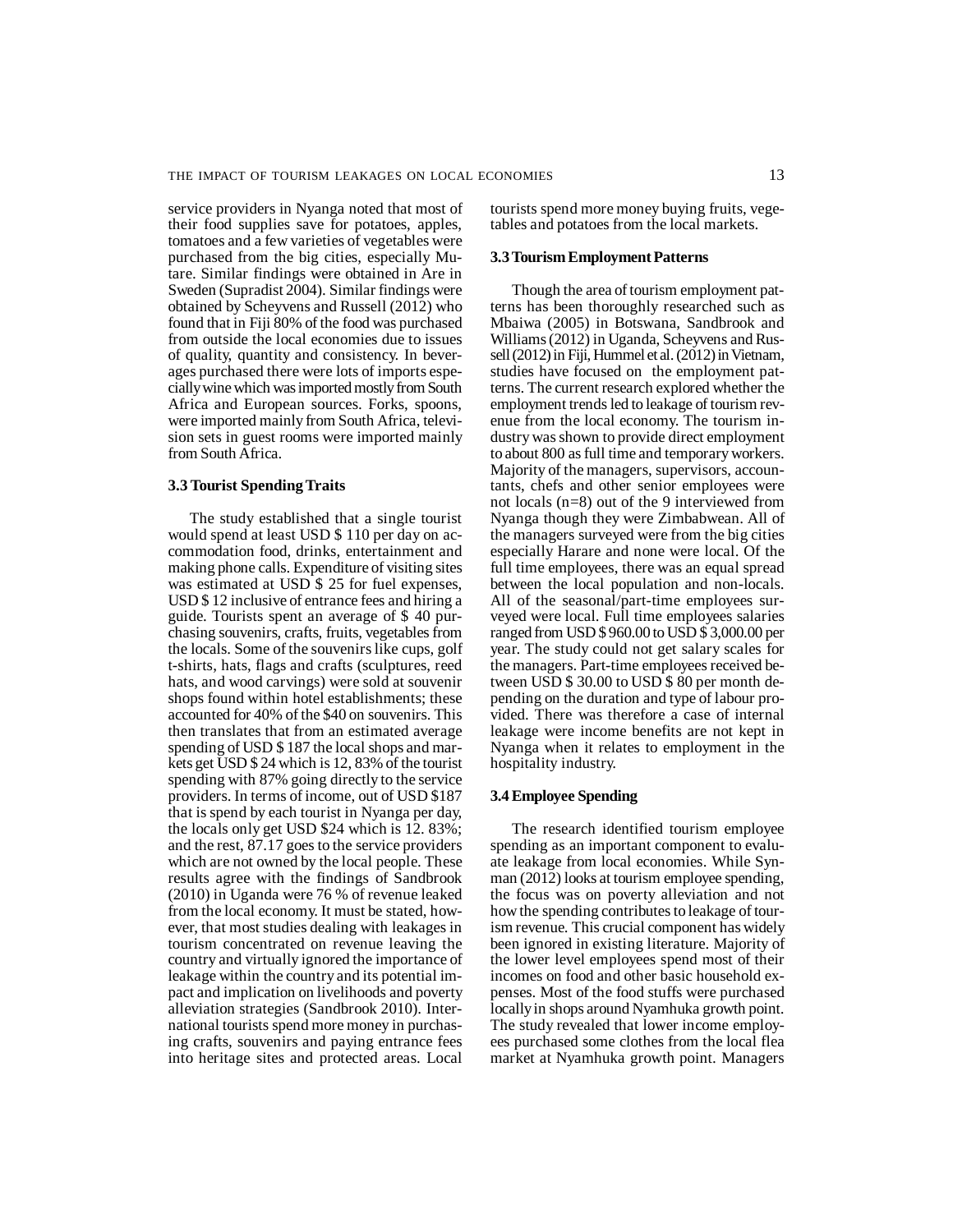and senior level managers purchased food either locally at Nyamhuka or chose to shop in bigger cities especially Mutare which is 90 km away. For clothes, managers shop in the big cities especially Harare which is 220 km from Nyanga. All employees purchase appliances like televisions and radios in the big cities as such are still limited in the local shops and as such have higher price ranges. The lack of training and education in tourism and hospitality is a major cause of leakages as skilled labour is acquired from cities outside Nyanga. The lack of local shops to provide some necessary items to the hospitality sector and individual employees also contributed to leakages in Botswana and Uganda (Mbaiwa 2005; Sandbrook 2010).

## **3.4 Leakage Levels in Nyanga**

Leakage levels are not high in Nyanga. Using the classification by Supradist (2004), the most dominant type of leakage noted in the study area was import leakage as most hotels purchase foodstuff which is not locally produced (Fig. 1). This can be understood from the viewpoint of the prevailing economic climate in Zimbabwe were most industries have closed down causing imports to rise. The import of goods is therefore not exclusive to the tourism industry alone. The

low external leakage is due to the fact that most foreign businesses do not feel confident to invest in Zimbabwe because of the current political climate. The low pre-leakage is a result of the small number of international tourists visiting the study area. The tourism industry does not employ many locals in high paying jobs and this is a form of leakage. The spending patterns of the tourism employees are also sources of leakage of tourism revenue from Nyanga. These two leakage perspectives were not noted by Supradist (2004).

## **3.5 Computers, Televisions, Slot Machines Service Vehicles**

It was established that most materials, equipment, spare parts and energy products in the tourism industry in Nyanga is obtained outside the region and country. This was common in most other studies such as Sandbrook (2010), and accepted as a necessary leakage as most local communities did not have the capacity to produce these. However, these added in an extra leakage when there is need for repair and maintenance which is normally very expensive and used experts who are always non-local (Mbaiwa 2003, 2005). Service providers in Nyanga chose to take their vehicles for servicing in



**Fig. 1. Leakage levels in NyangaInternal/Import Leakage**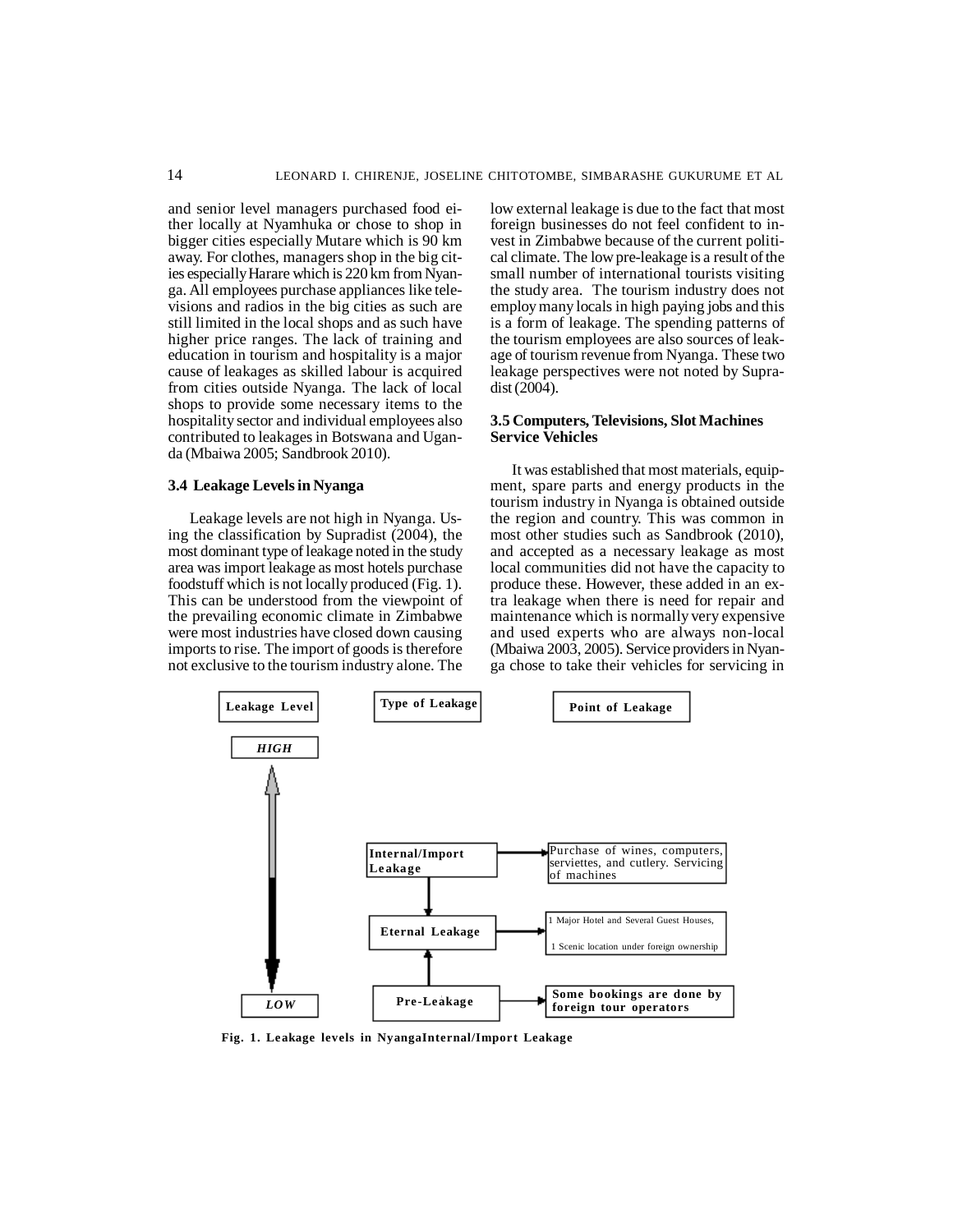established garages in Harare while local mechanics operate in Nyanga. Potential revenue for the locals is thus lost this way. There is a need to establish a working link between tourism and these local services (Ogutu 2002).

## **4. CONCLUSION**

This paper has shown that leakage is a prevalent economic phenomenon in the tourism industry. In as much as leakage levels are relatively low in Nyanga, the contribution of tourism to communities was lower than other local economic activities. Leakage is acceptable as long as the income to the local economy is higher than the loss from all kinds of leakage. Low leakage in Nyanga's tourism is a result of limited number of visitors' especially international tourists and this has result in lower levels of income flowing into the area which limits the possibilities of expansion and development by other sectors of the local economy. Management of leakages, however, is essential if local communities are to reap the full benefits of tourism.

## **5. RECOMMENDATIONS**

#### **5.1 Managing and Reducing Leakage Levels**

This study shows that leakages are an integral part of tourism for which there is no simple panacea due to the nature and operation of the industry. There is, however, a need to bring down leakage percentages so as to maximise on revenue generated from tourism in the areas were the product is produced and largely consumed. Reduction of leakages can only be achieved through the creation of strong and sustainable linkages of ecotourism with the other livelihood options, training local communities, the expansion of local assets and strong local community participation in ecotourism activities.

#### **5.2 Creation of Strong Sustainable Linkages**

What is important is not just creating more employment for the locals in tourism but rather creating opportunities for locals to offer their products and services to the tourism industry using the skills and systems that are already established in Nyanga. Locals can be trained to be tour guides and earn extra income from that activity. Hoteliers can be encouraged to purchase foodstuffs such as potatoes, apples and other fruits which are produced locally. Such business gaps can lead to other small business opportunities were some of the locals can provide packaging for the products, others transportation from the farms. This will in the end create a network of business through a stable and sustainable source of income.

#### **5.3 Training and Capacity Building**

Admittedly like in any other industry, some elements of leakage cannot be controlled and indeed are essential for the whole operation of the tourism sector. In the case of tourism in Nyanga, the importation of computers, motor car parts and experts to service them are a necessary leakage because Nyanga and Zimbabwe at large has not yet developed the capacity to produce these. It is the prerogative of government to actively encourage skills training in technology so that the country can have its own experts to at least deal with servicing machines when they break down. This step will help reduce the leakage. As for international wines and foodstuffs, the key is to encourage the visitors to try local dishes, this is only possible through years of advertising and campaigns but it pays off in the end.

## **5.4 Local Community Participation**

The effectiveness of ecotourism as a means of boosting local community livelihoods and enhancing conservation was seen to be attainable only through the active participation of local communities. The active involvement of the local communities is needed to retain much of the revenue from tourism activities and for them to help in the sustainable use of natural resources especially forestry and wildlife. Government can pass policy to assist local community members to access loans from local banks and financial institutions. Locals can also participate through the provision of services such as tour guiding, nanny services. Local community participation would lead to the establishment of a strong individual and shared asset base for the local communities as well as improving the share of profits they gain from having tourists in their areas. This would in turn work to motivate conservation and protection of the environment as they would have tangible rewards for doing so.